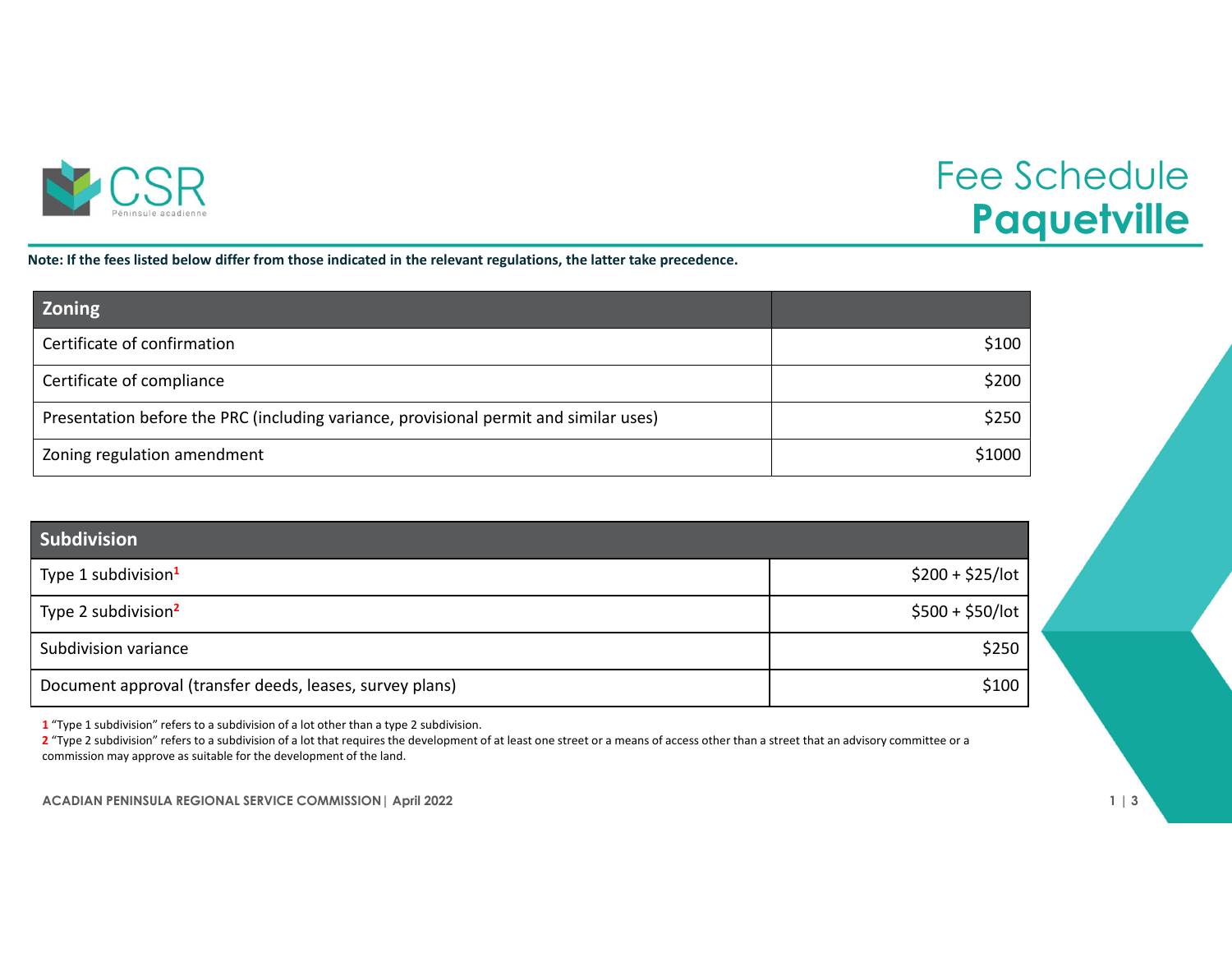

## Fee Schedule **Paquetville**

Note: If the fees listed below differ from those indicated in the relevant regulations, the latter take precedence.

| <b>Construction permits</b>                                               |                  |
|---------------------------------------------------------------------------|------------------|
| Construction costs / base rate                                            | \$5              |
| Construction costs per \$1,000 assessed value                             | \$5              |
| <b>Demolition costs</b>                                                   | \$25             |
| Development costs for permits ranging from \$25,000 to \$50,000           | \$0              |
| Development costs for permits ranging from \$50,001 to \$100,000          | \$0              |
| Development costs for permits of \$100,001 or more                        | \$0              |
| The cost of a permit is doubled in the case of an infraction <sup>1</sup> | YES <sup>4</sup> |
| Type A development costs <sup>2</sup>                                     | \$50             |
| Type B development costs <sup>3</sup>                                     | \$80             |
| Type A permit renewal <sup>2</sup>                                        | \$0              |
| Type B permit renewal <sup>3</sup>                                        | \$0              |
| Construction costs (permit renewal)                                       | \$0              |

**ACADIAN PENINSULA REGIONAL SERVICE COMMISSION| April 2022 2 | 3**